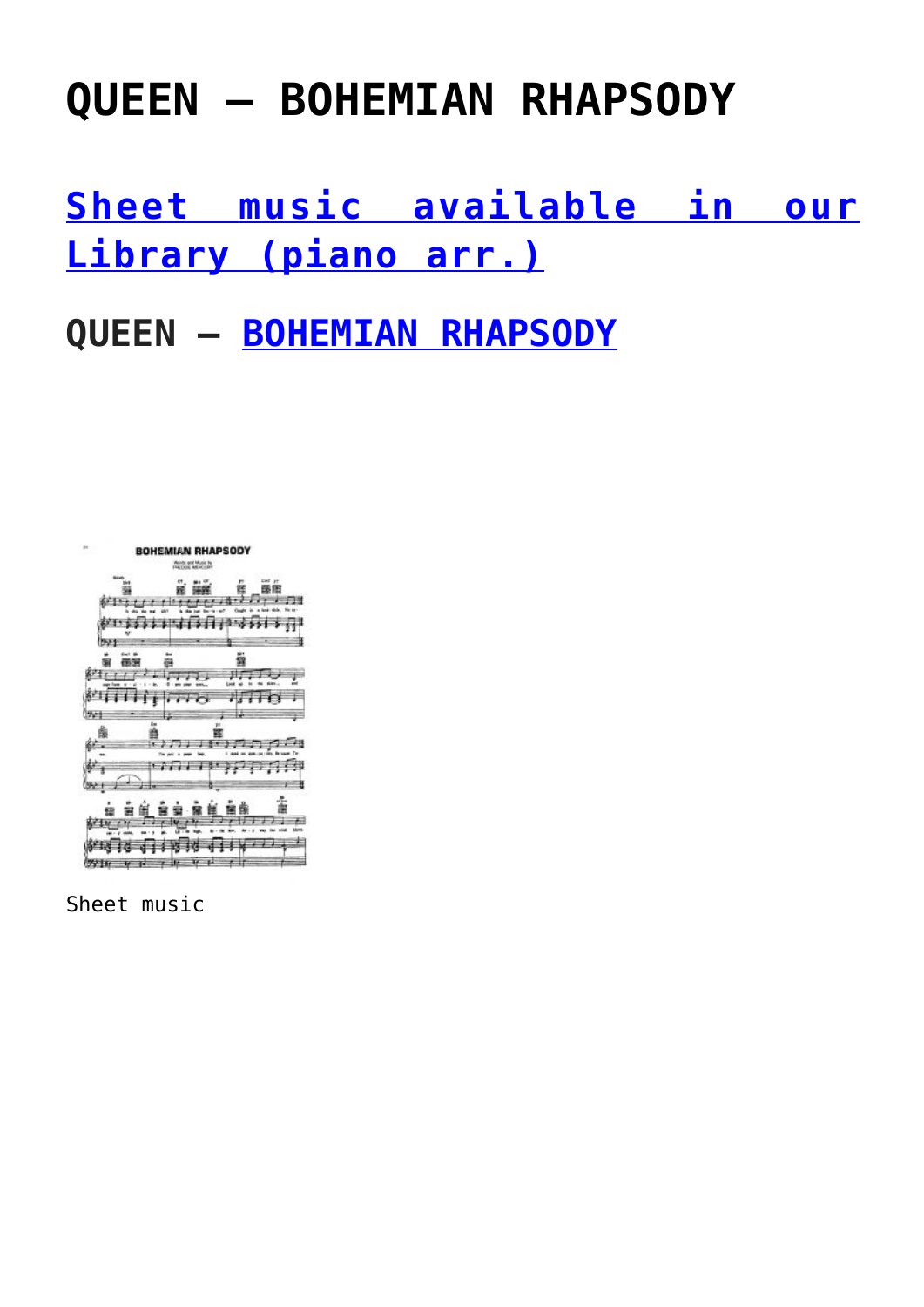

## **LYRICS:**

The official 'Bohemian Rhapsody' music video. Taken from Queen – 'Greatest Video Hits 1'. Lyrics below:

Is this the real life? Is this just fantasy? Caught in a landslide No escape from reality Open your eyes Look up to the skies and see I'm just a poor boy, I need no sympathy Because I'm easy come, easy go A little high, little low Anyway the wind blows, doesn't really matter to me, to me Mama, just killed a man

Put a gun against his head Pulled my trigger, now he's dead Mama, life had just begun But now I've gone and thrown it all away Mama, ooo Didn't mean to make you cry If I'm not back again this time tomorrow Carry on, carry on, as if nothing really matters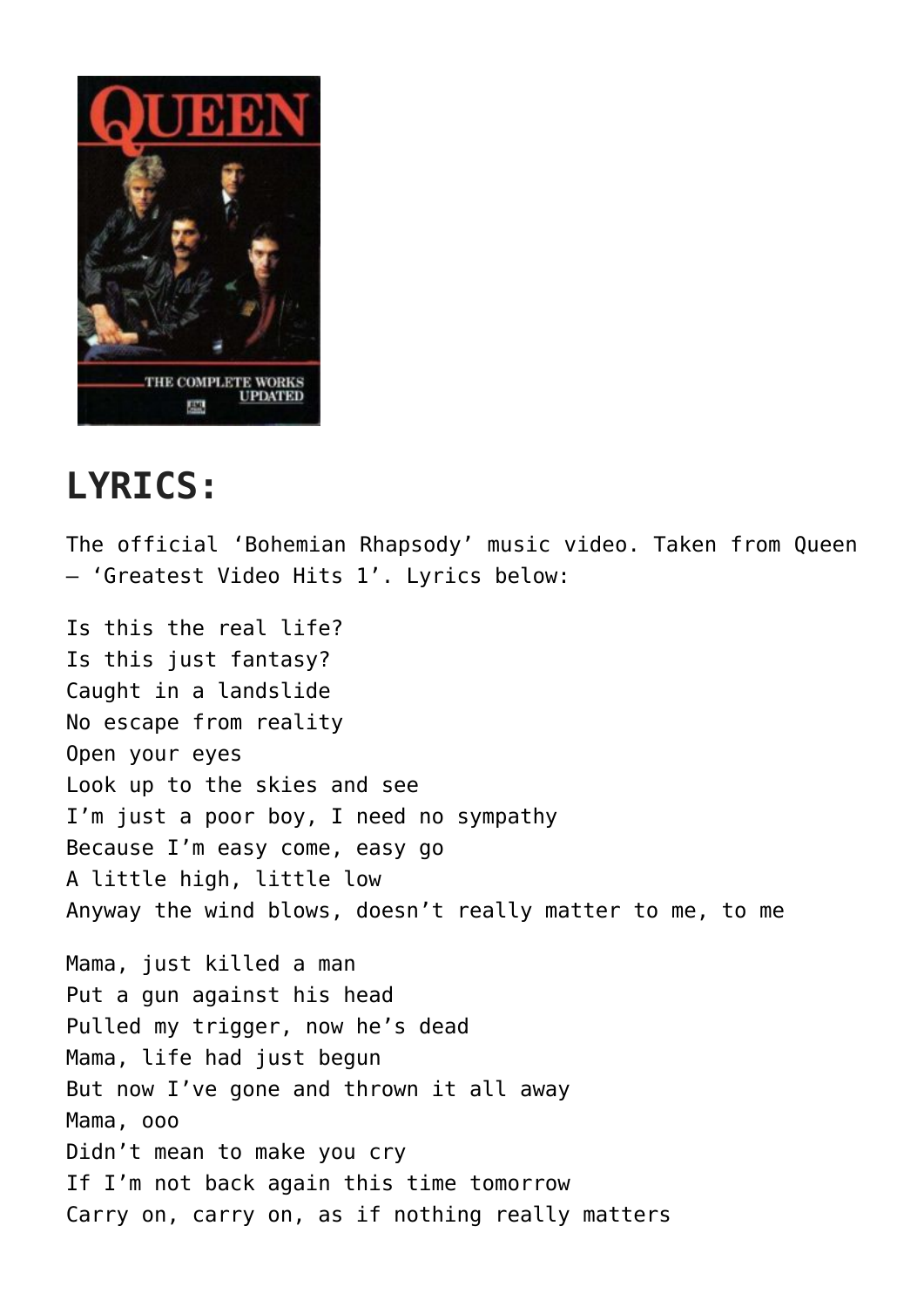Too late, my time has come Sends shivers down my spine Body's aching all the time Goodbye everybody – I've got to go Gotta leave you all behind and face the truth Mama,  $000 -$  (anyway the wind blows) I don't want to die I sometimes wish I'd never been born at all I see a little silhouetto of a man Scaramouch, scaramouch will you do the fandango Thunderbolt and lightning – very very frightening me Gallileo, Gallileo, Gallileo, Gallileo, Gallileo Figaro – magnifico But I'm just a poor boy and nobody loves me He's just a poor boy from a poor family Spare him his life from this monstrosity Easy come easy go – will you let me go Bismillah! No – we will not let you go – let him go Bismillah! We will not let you go – let him go Bismillah! We will not let you go – let me go Will not let you go – let me go (never) Never let you go – let me go Never let me go – ooo No, no, no, no, no, no, no – Oh mama mia, mama mia, mama mia let me go Beelzebub has a devil put aside for me for me for me So you think you can stone me and spit in my eye So you think you can love me and leave me to die Oh baby – can't do this to me baby Just gotta get out – just gotta get right outta here Ooh yeah, ooh yeah